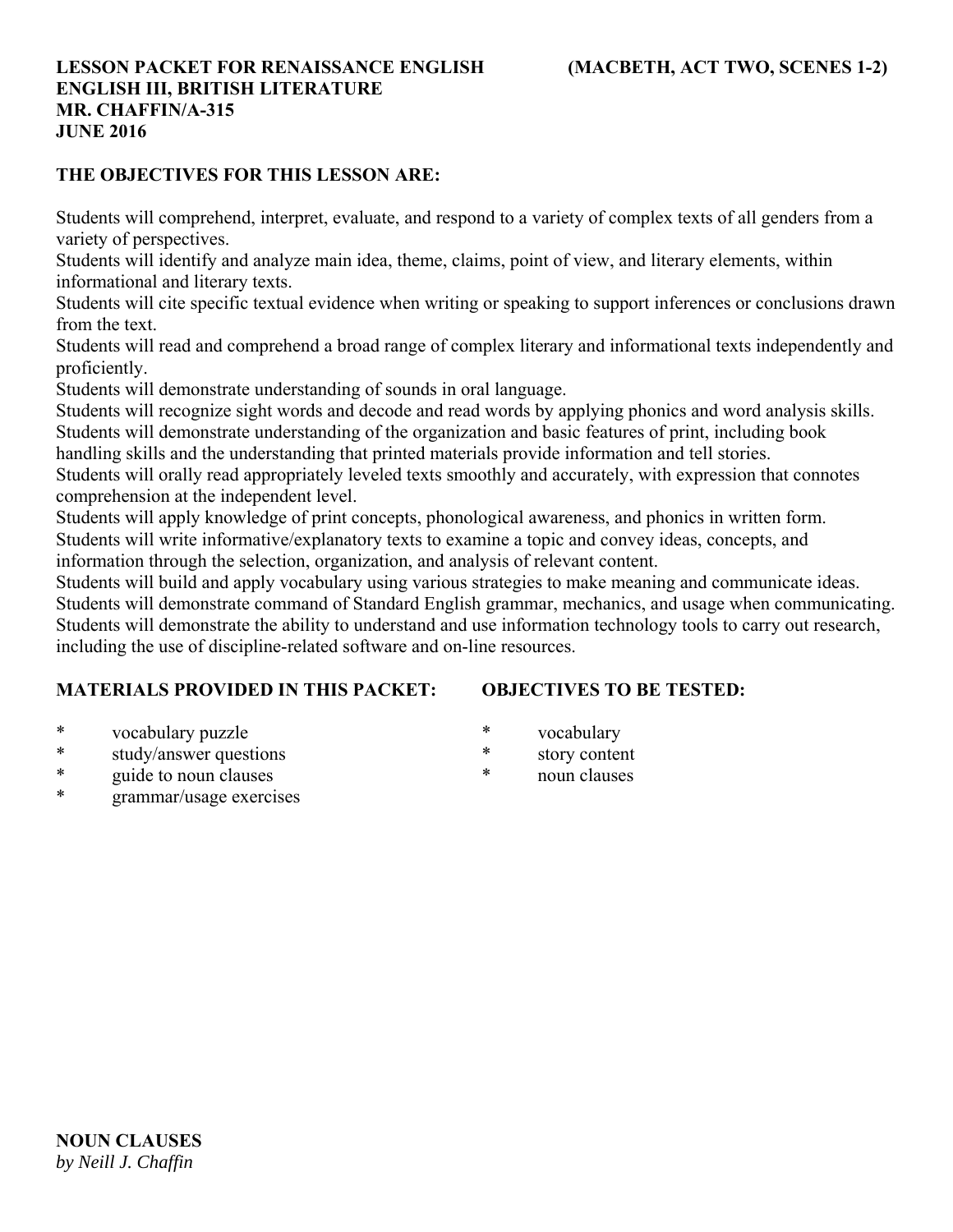A **noun clause** is a **subordinate (dependent) clause** that **functions as a noun**. Like adjective clauses and adverb clauses, it has some of the characteristics of an independent clause (complete sentence), but it cannot stand by itself. Unlike the adjective and adverb clauses, it is not always possible to remove a noun clause from a sentence and still have a structurally complete sentence. This is because the noun clause functions as a noun, and thus **it can be used as a subject, direct object, appositive, indirect object, subject complement, or object of a preposition, just like any other noun.** Obviously, you cannot remove, say, the subject of a sentence and still have a complete sentence.

#### **The noun clause is introduced by certain words, the most common of which are:**

| how<br>whether                              | if<br>which | that<br>whichever                                            | what<br>who | whatever<br>whoever                  | when<br>whomever                     | where<br>why |
|---------------------------------------------|-------------|--------------------------------------------------------------|-------------|--------------------------------------|--------------------------------------|--------------|
|                                             |             | <b>What you bought</b> is all of the available supply.       |             |                                      | (subject of the sentence)            |              |
| We don't like what you bought.              |             |                                                              |             | (direct object of the sentence)      |                                      |              |
| This is what you bought.                    |             |                                                              |             | (subject complement of the sentence) |                                      |              |
|                                             |             | The best stuff, what you bought, is in the pile by the door. |             |                                      | (appositive to the subject "stuff")  |              |
|                                             |             | When they will arrive no one knows.                          |             |                                      | (direct object of the sentence)      |              |
|                                             |             | No one knows when they will arrive.                          |             |                                      | (direct object of the sentence)      |              |
|                                             |             | Whether or not they will answer is unknown to all.           |             |                                      | (subject of the sentence)            |              |
| We did not agree with whom they had chosen. |             |                                                              |             | (object of the preposition "with";   |                                      |              |
|                                             |             |                                                              |             |                                      | note "whom" because it is the direct |              |
|                                             |             |                                                              |             | <i>object of the noun clause</i> )   |                                      |              |

**The introductory word is usually followed by the subject of the noun clause. However, sometimes the introductory word itself is the subject of the clause:**

| What is needed is a good solution to the problem. | (subject of the sentence: note that the<br>introductory word "what" is the |  |  |
|---------------------------------------------------|----------------------------------------------------------------------------|--|--|
| Sometimes the introductory word is omitted:       | subject of the noun clause)                                                |  |  |
| The men admitted that the answer was wrong.       | (direct object of the sentence)                                            |  |  |

The men admitted **the answer was wrong**. *(introductory word omitted)*

### **Sometimes a noun clause is used as the object of a participle:**

**Believing what the man said,** the investors signed up for the program. *(a participial phrase modifying "investors": "believing" is the participle and "what the man said" is a noun clause acting as the direct object of the participle)*

#### **EXERCISE ON NOUN CLAUSES**

*Directions: Circle the noun clause(s) in each sentence. Tell how each is used(subject, direct object, etc.)*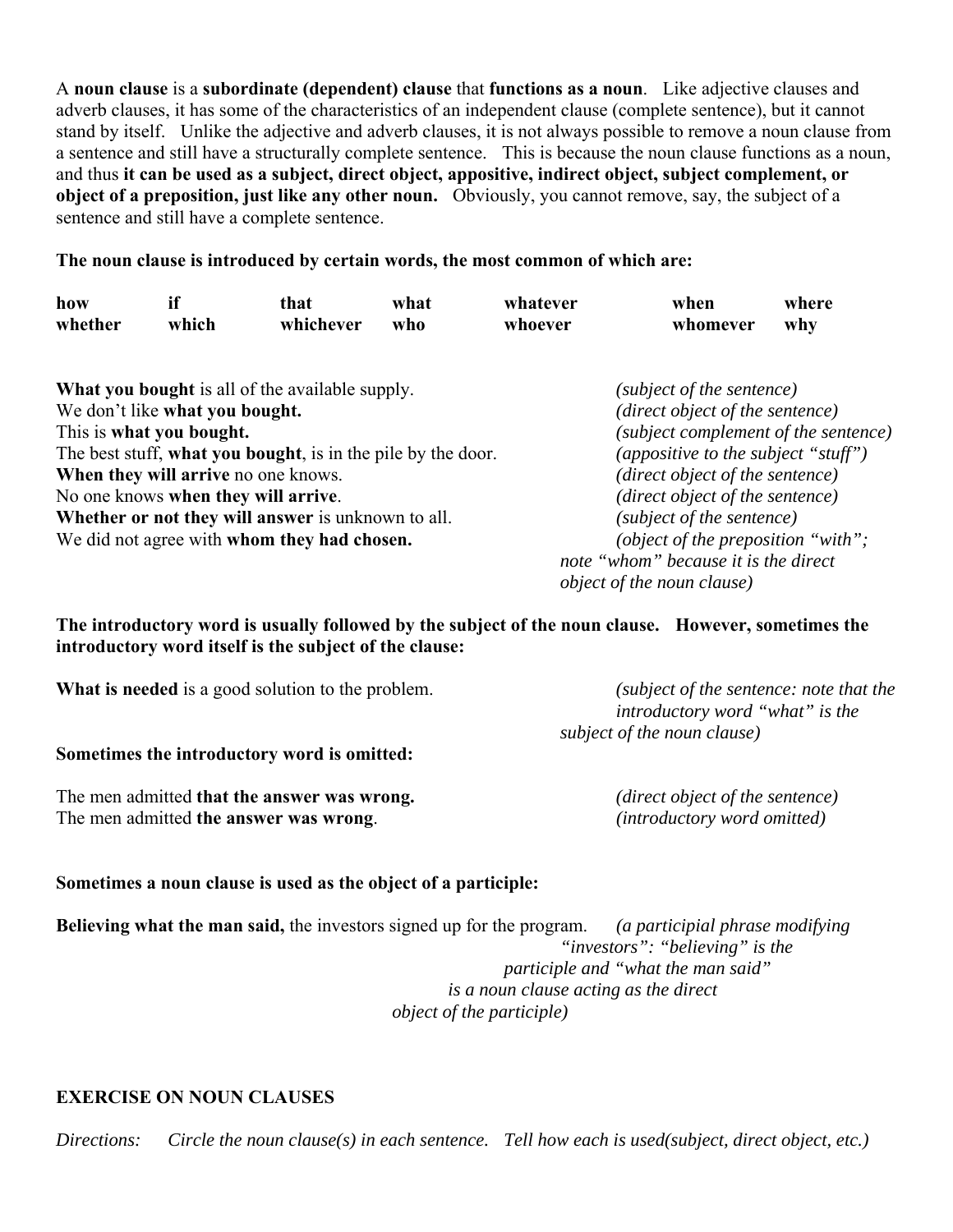| 01. | Where it stops no one knows!                          |  |
|-----|-------------------------------------------------------|--|
| 02. | She didn't agree with what he said.                   |  |
| 03. | What doesn't kill you makes you stronger.             |  |
| 04. | His answer, exactly what we expected, was unwelcome.  |  |
| 05. | I know how this works.                                |  |
| 06. | We don't know where the building will be constructed. |  |
| 07. | What you see is what you get. $(2)$                   |  |
| 08. | He said the answer was wrong.                         |  |
| 09. | I'm puzzled by what this means.                       |  |
| 10. | When he had first arrived was not certain.            |  |

# **EXERCISE ON NOUN AND PRONOUN FUNCTION**

*Directions: Tell how the bold-faced noun or pronoun is used (subject, direct object, etc.):*

| 01.<br>02. | <b>Maria</b> gave me some of the books that you bought.<br>Maria gave me some of the books that you bought. |  |
|------------|-------------------------------------------------------------------------------------------------------------|--|
| 03.        | Maria gave me some of the books that you bought.                                                            |  |
| 04.<br>05. | Maria gave me some of the <b>books</b> that you bought.                                                     |  |
| 06.        | Is he the <u>one</u> who gave you the clothes?<br>Is he the one who gave you the clothes?                   |  |
| 07.        | Is he the one who gave you the clothes?                                                                     |  |
| 08.        | Is he the one who gave you the <b>clothes</b> ?                                                             |  |
| 09.        | That man is the <b>leader</b> of the gang.                                                                  |  |
| 10.        | That man is the leader of the gang.                                                                         |  |

### **EXERCISE ON ADJECTIVE CLAUSES**

*Directions: Circle the adjective clauses:*

- 01. Is he the one who gave you the clothes?
- 02. Maria gave me some of the books that you bought.
- 03. Some of the clocks that he repaired are on sale at the shop.
- 04. What would be the kind of aid that would make them welcome?
- 05. What is the last thing Ulysses hears?
- 06. Cite the messages Galadriel has sent to Aragorn, Legolas, and Gimli.
- 07. Is he the man of whom you spoke?
- 08. A large carpet, which lay on our den floor for years, was damaged in the flood.
- 09. She is the girl who brought the salad.
- 10. The time when you can begin the test is drawing near.

#### **EXERCISE ON ADVERB CLAUSES**

*Directions: Circle the adverb clauses:*

- 01. Lightning flashed, thunder roared, and the rain fell until the streets flooded.
- 02. She would give help whenever she was asked.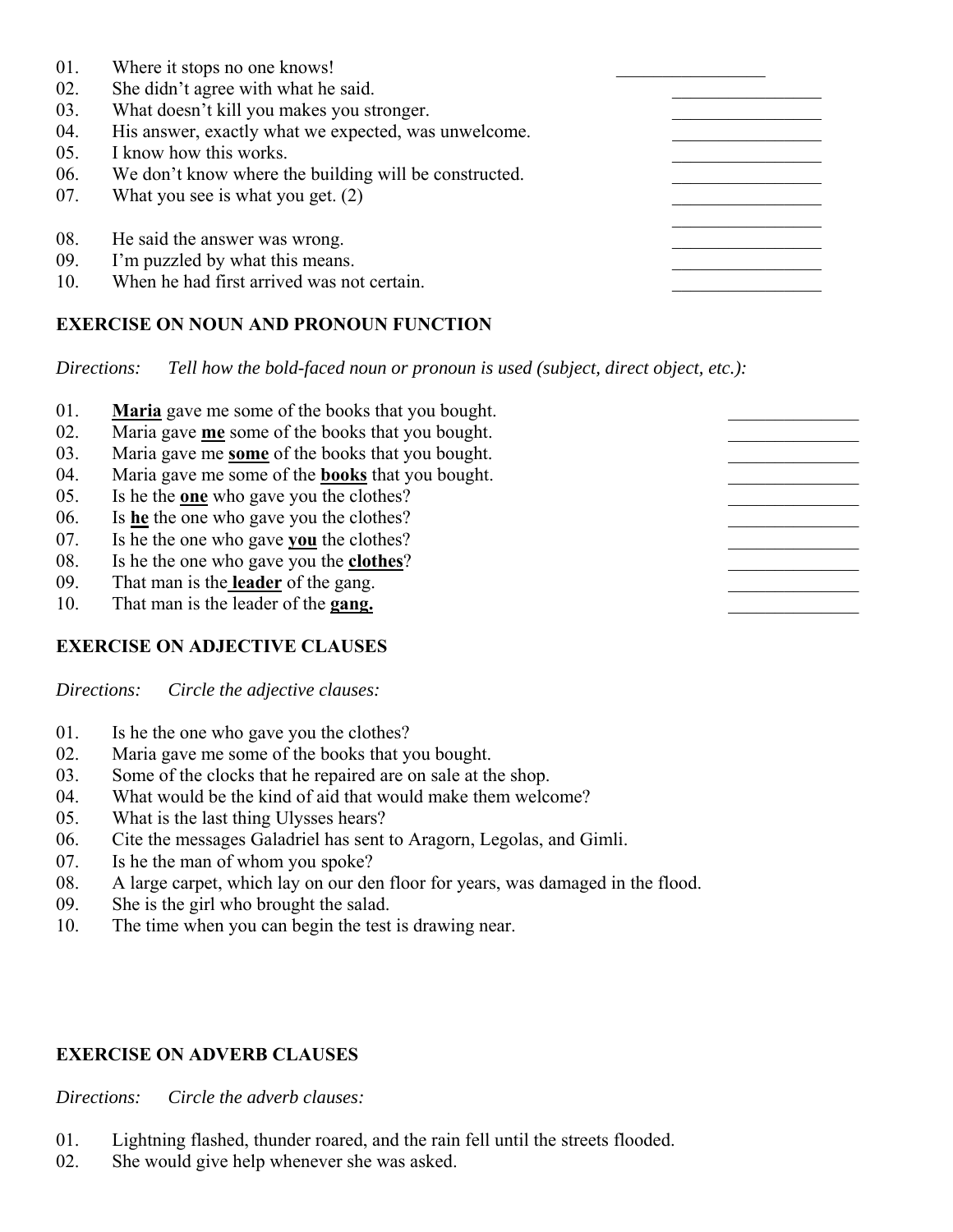- 03. When Hama demands Gandalf's staff, what does Gandalf say?
- 04. As the story ends, what do they see in front of them?
- 05. How does the crew react when the ship starts rushing forward in the water?
- 06. If you will come with me, I will get you a new book.
- 07. Those shrubs grow best where there is partial shade.
- 08. Many things have changed since you were last here.
- 09. Everybody listened intently as the band began to play.
- 10. The program will begin as soon as everyone arrives.

# **EXERCISE ON SENTENCE COMBINING WITH ADVERB CLAUSES**

*Directions: Combine the following sentences by turning one into an adverb clause. Use the indicated subordinating conjunction. Be sure to indicate proper cause and effect or sequence of events:*

| <i>Example:</i> | The downtown area was completely rebuilt. The downtown area burned down.<br>The downtown area was completely rebuilt because it burned down.<br>Because it burned down, the downtown area was completely rebuilt.<br>Because the downtown area was completely rebuilt, it burned down.<br>(faulty cause and effect) |
|-----------------|---------------------------------------------------------------------------------------------------------------------------------------------------------------------------------------------------------------------------------------------------------------------------------------------------------------------|
| 01.             | I finished my essay. I felt a sense of relief. <i>(combine using "when")</i>                                                                                                                                                                                                                                        |
| 02.             | We do our work successfully. We plan ahead.<br>(combine using "because")                                                                                                                                                                                                                                            |
| 03.             | The students had a party. The students bought supplies and rented a room.<br>(combine using "after")                                                                                                                                                                                                                |
| 04.             | Many people left the area. A hurricane approached the coast.<br>(combine using "when")                                                                                                                                                                                                                              |
| 05.             | (combine using "as soon as")<br>The shingles arrived. We roofed the house.                                                                                                                                                                                                                                          |
| 06.             | Some students do not concentrate on their work. Some students fail.<br>(combine using "because")                                                                                                                                                                                                                    |
| 07.             | My friend became a successful painter. He had serious problems. <i>(combine using "although")</i>                                                                                                                                                                                                                   |
| 08.             | Insects have built up resistance. New insecticides must be developed.<br>(combine using "since")                                                                                                                                                                                                                    |
| 09.             | Gabriella is the top student in the class. Gabriella is not going to college.<br>(combine using "even though")                                                                                                                                                                                                      |
| 10.             | We went to the park. The weather was bad.<br>(combine using "in spite of")                                                                                                                                                                                                                                          |

# **VOCABULARY MACBETH, ACT 2, SCENES 1 AND 2**

*Directions: Match the definitions to the words by writing the letter of the definition in front of the word:*

|     | 01. allegiance<br>02. appalls |     | 05. chamber<br>06. constancy |
|-----|-------------------------------|-----|------------------------------|
| 04. | 03. augment<br>balm           | 07. | cursed<br>08. curtained      |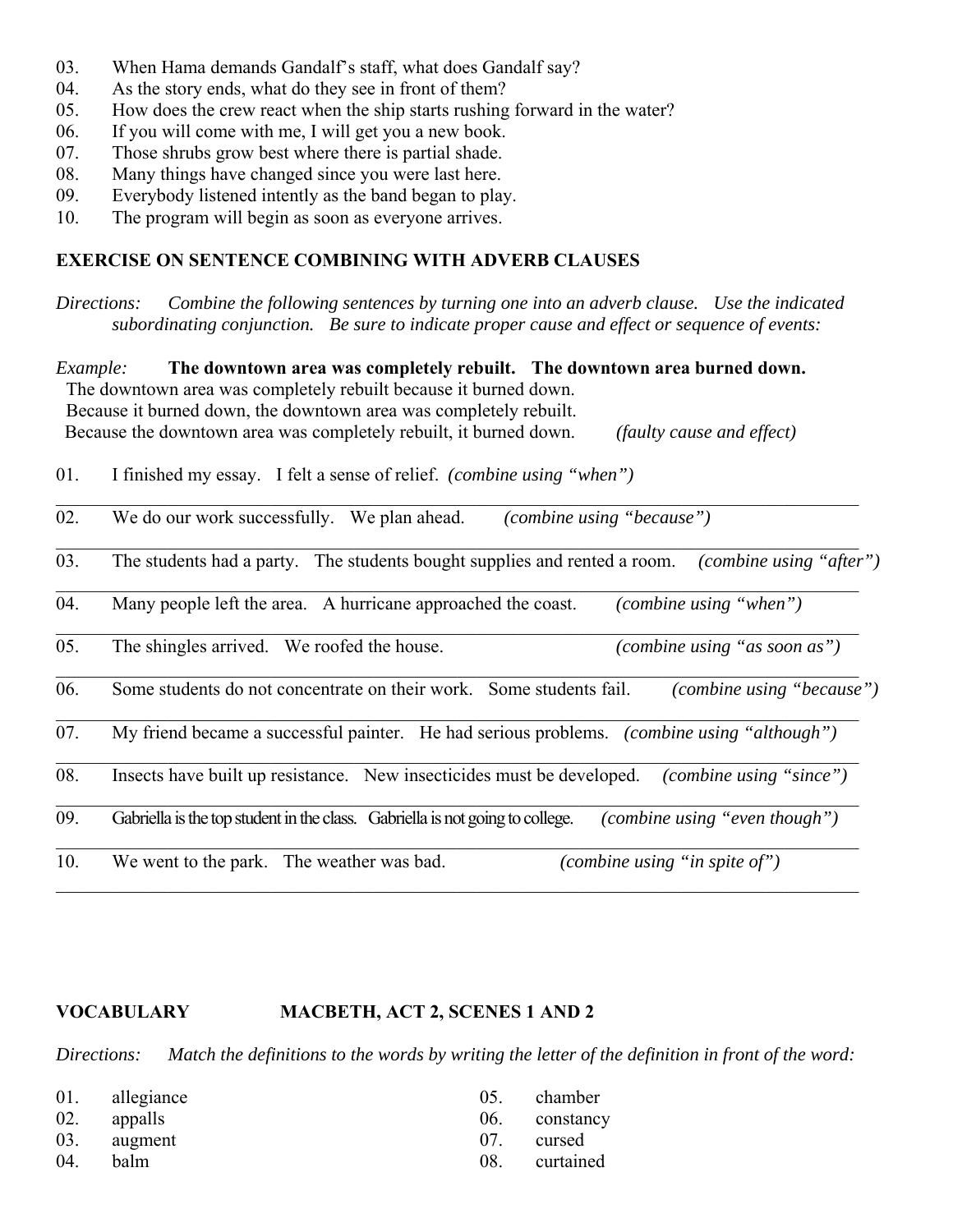- 09. deed
- 10. defect
- 11. descended
- 12. dudgeon
- 13. entreat
- 14. franchised
- 15. gild
- 16. gouts
- 17. grooms
- 18. husbandry
- 19. incarnadine
- 20. infirm
- 21. knell
- 22. marshal
- 23. measureless
- 24. multitudinous
- 25. nightclothes
- 26. nourisher
- 27. palpable
- 28. pluck
- 29. prate
- 30. quenched
- 31. raveled
- 32. ravishing
- 33. repose
- 34. resembled
- 35. restrain
- 36. retire
- 37. sensible
- 38. shrieked
- 39. stealthy
- 40. strides
- 41. summons
- 42. 'twere
- 43. unbend
- 44. uneasy
- 45. whereabouts
- 46. wrought
- a. Disturbed by anxiety or apprehension; restless; unsettled
- b. Room

c. Economy; management of domestic affairs, resources, etc.

d. Order or command to come, appear, attend, perform, etc.

- e. Detestable; hateful
- f. Hold back; hinder
- g. Rest; sleep
- h. Vast; enormous; immense
- I. Imperfection of weakness; flaw
- j. Done; made
- k. Beg; ask; request
- l. Add to; increase
- m. Freed from some restriction, servitude, etc.
- n. Loyalty; fealty
- o. Sane; reasonable
- p. Solid; touchable; tangible
- q. Lead; guide
- r. Splash; clot; gob
- s. Anger; resentment
- t. Enfolded; concealed, as with draperies
- u. Sneaky; so as not to be detected
- v. Seizing; forcibly carrying away
- w. Talk; chatter; speak
- x. Location
- y. Toll, as of a bell, especially in a mournful or ominous way
- z. Pajamas; nightgown; clothing worn for sleep
- aa. Yelled; screamed
- bb. Extinguished; put out; doused
- cc. Looked like
- dd. Went down; proceeded from a higher to a lower place
- ee. Unwoven; untangled; tattered; frayed
- ff. Anything soothing or healing
- gg. That provides sustenance; feeder
- hh. Release as from a strain, burden, tension, etc.
- ii. Not firm in mind or purpose; irresolute
- jj. Cover with a thin layer, as with gold
- kk. Fills with horror or dismay; shocks
- ll. Numerous
- mm. Leave; withdraw; retreat
- nn. Firmness of mind or purpose
- oo. Poetic contraction for "it were", subjunctive of "it was"
- pp. Act; thing done
- qq. Any of certain officials of a household
- rr. Reddened
- ss. Take out; pull out
- tt. Long steps

# **STUDY QUESTIONS FOR MACBETH, ACT TWO, SCENES ONE AND TWO**

*Directions: Answer the following questions:*

- 01. What do the opening lines tell you about the state of technology at this time?
- 02. How is even this an anachronism?